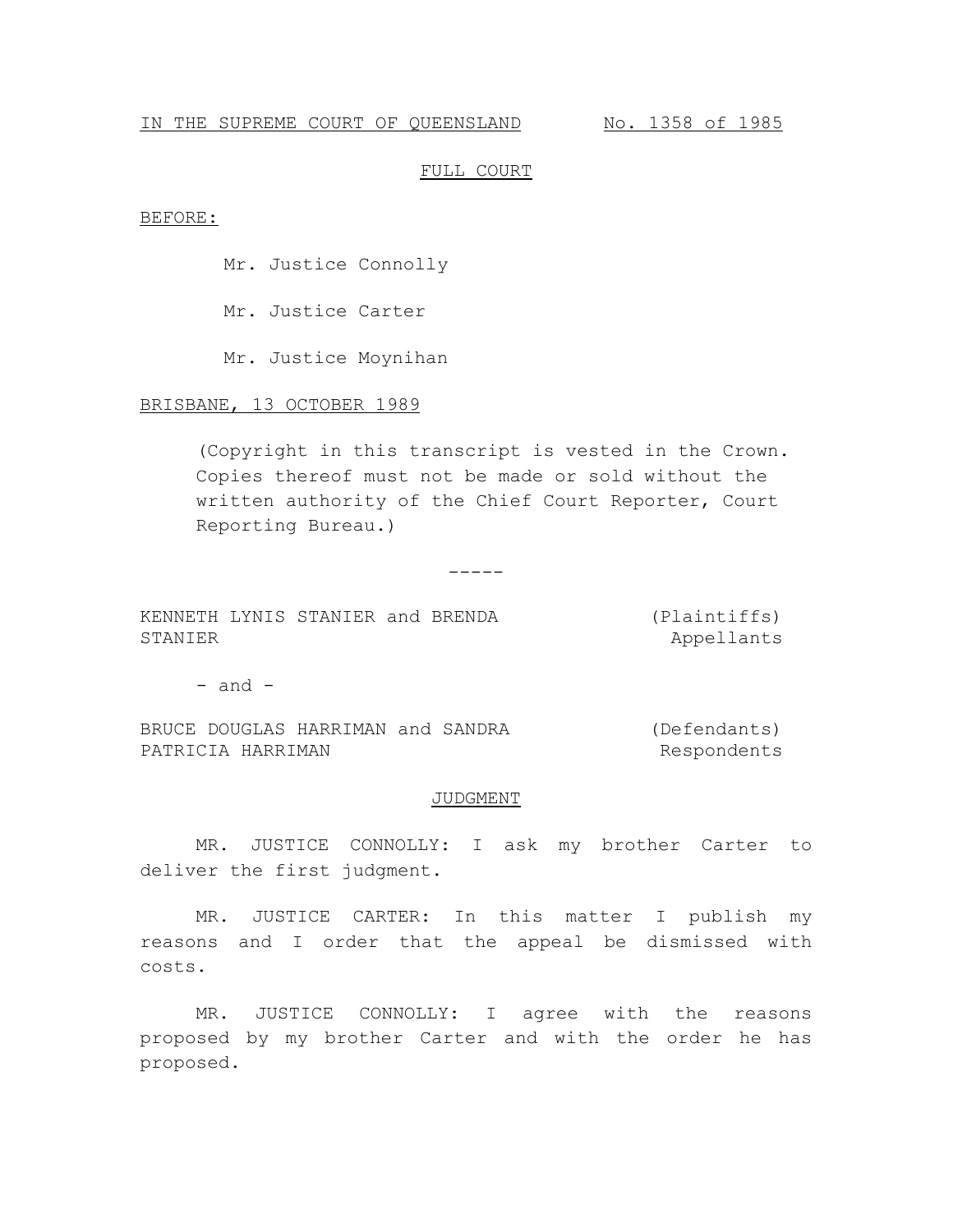MR. JUSTICE MOYNIHAN: So do I.

MR. JUSTICE CONNOLLY: The order of the Court will be, appeal dismissed with costs.

-----

IN THE SUPREME COURT OF QUEENSLAND W. No. 1358 of 1985

FULL COURT

BETWEEN:

KENNETH LYNIS STANIER and BRENDA STANIER

(Plaintiffs) Appellants

AND:

BRUCE DOUGLAS HARRIMAN and SANDRA PATRICIA HARRIMAN (Defendants)

Respondents

CONNOLLY J.

CARTER J.

MOYNIHAN J.

Reasons for Judgment delivered on the 13th day of October, 1989 by Carter J.

 $\overline{\phantom{a}}$  , where  $\overline{\phantom{a}}$  , where  $\overline{\phantom{a}}$  , where  $\overline{\phantom{a}}$ 

 $\overline{\phantom{a}}$  , where  $\overline{\phantom{a}}$  , where  $\overline{\phantom{a}}$  , where  $\overline{\phantom{a}}$ 

Connolly J. and Moynihan J. agreeing with the reasons and order made.

"APPEAL DISMISSED WITH COSTS."

 $\overline{\phantom{a}}$  , where  $\overline{\phantom{a}}$  , where  $\overline{\phantom{a}}$  , where  $\overline{\phantom{a}}$ 

 $\overline{\phantom{a}}$  , where  $\overline{\phantom{a}}$  , where  $\overline{\phantom{a}}$  , where  $\overline{\phantom{a}}$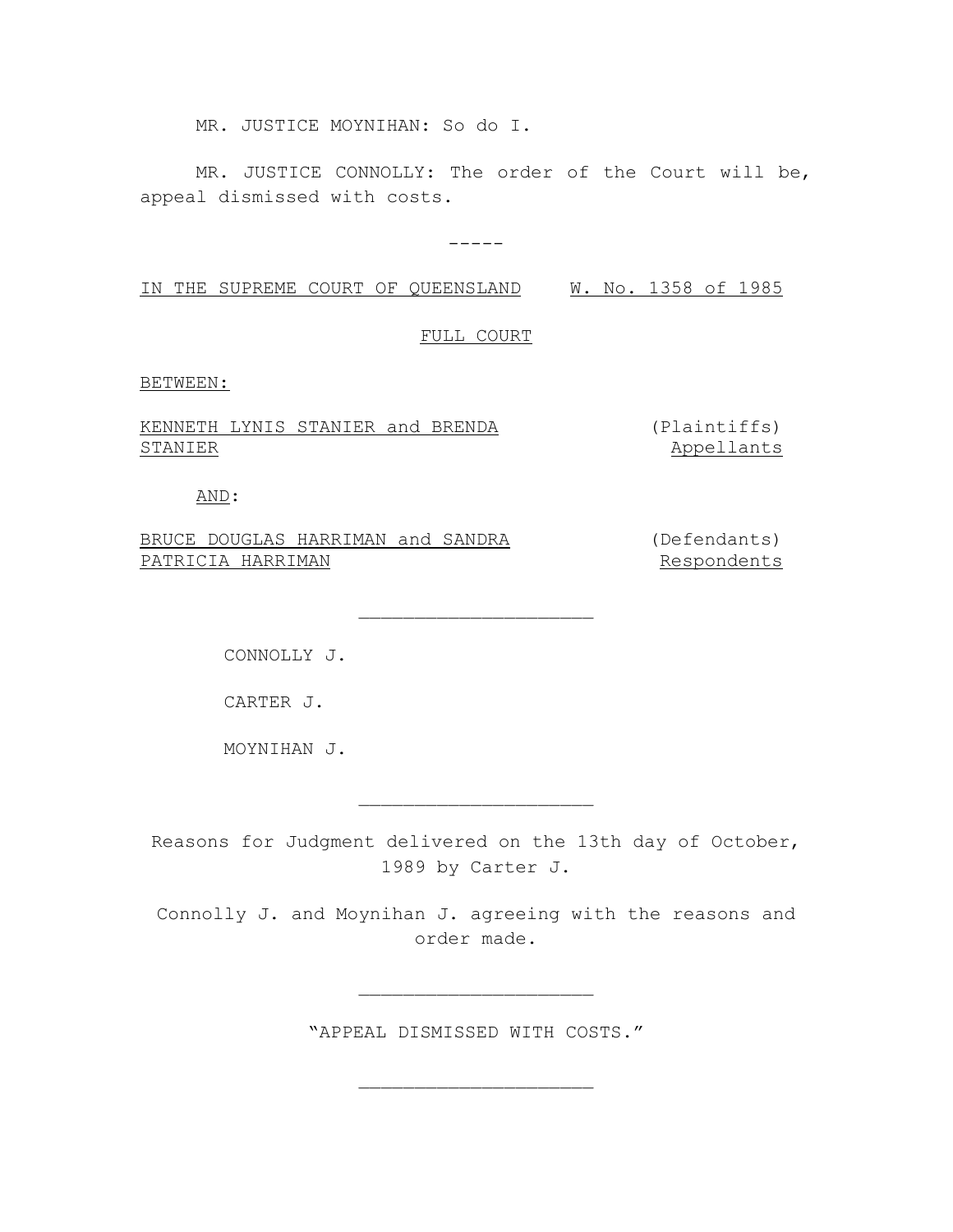Before the Full Court

Mr. Justice Connolly

Mr. Justice Carter

Mr. Justice Moynihan

BETWEEN:

KENNETH LYNIS STANIER and BRENDA (Plaintiffs) STANIER Appellants

AND:

BRUCE DOUGLAS HARRIMAN and SANDRA PATRICIA HARRIMAN (Defendants) Respondents

REASONS FOR JUDGMENT - CARTER J.

Delivered the 13th day of October, 1989.

CATCHWORDS:

| Counsel: | A. Heyworth-Smith for Appellants                         |  |  |  |  |
|----------|----------------------------------------------------------|--|--|--|--|
|          | Mr. Fraser for Respondents                               |  |  |  |  |
|          | Solicitors: Clarke and Kann T/a for Petersen Cutler & Co |  |  |  |  |
|          | for Appellants                                           |  |  |  |  |
|          | Stephens and Tozer T/a for Bernard Ponting               |  |  |  |  |
|          | for Respondents                                          |  |  |  |  |
| Hearing  | 3rd October, 1989.                                       |  |  |  |  |
| date:    |                                                          |  |  |  |  |
|          | No. 1358 of 1985<br>IN THE SUPREME COURT OF QUEENSLAND   |  |  |  |  |

### BETWEEN:

|         | KENNETH LYNIS STANIER and BRENDA |  | (Plaintiffs) |
|---------|----------------------------------|--|--------------|
| STANIER |                                  |  | Appellants   |

AND:

BRUCE DOUGLAS HARRIMAN and SANDRA (Defendants)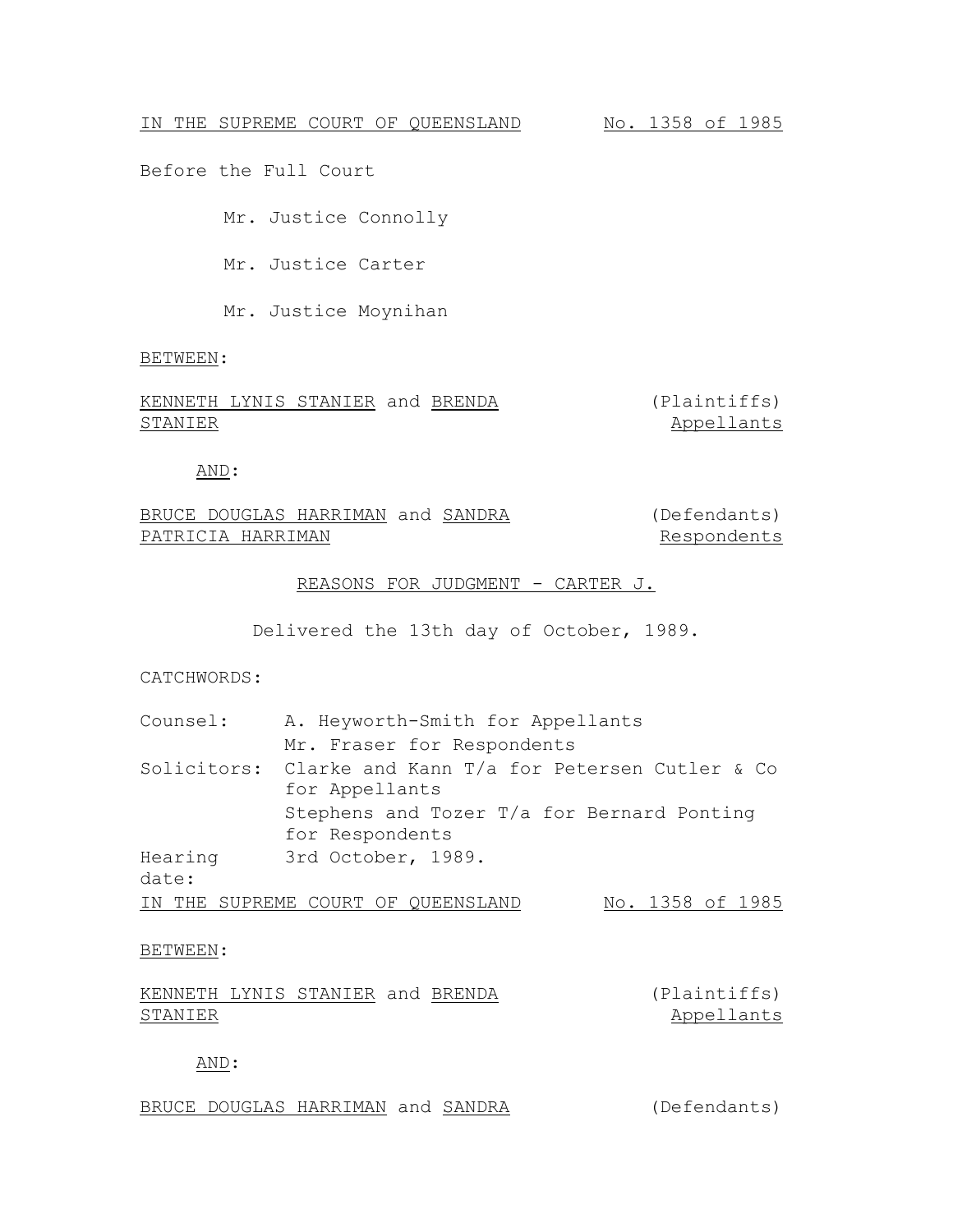# REASONS FOR JUDGMENT - CARTER J.

Delivered the 13th day of October, 1989.

The appellants, the plaintiffs in the action, had carried on business at Paradise Waters in premises located in a shopping arcade which were adjacent to premises occupied by the respondents at the same location. The latter occupied premises considerably larger than those of the appellants and they conducted on their premises the business of a supermarket. The appellants on the other hand conducted a milk bar and sub-newsagency. Because the appellants had engaged in the sale of some grocery lines and, to that extent, were in competition with the defendants in the adjacent premises, friction developed between them. It seems common ground that out of that friction there developed the idea in about June 1984 that the parties should agree to merge the two businesses and henceforth carry on business as partners or in some other form of joint venture.

At the trial the defendants maintained the position that the merger discussions never proceeded beyond that stage and that no agreement of any kind between the parties ever eventuated. The learned trial judge was unimpressed by the male respondent's evidence and expressed the view that his evidence required a cautious approach where it differed from that of other witnesses. The other relevant witnesses were the male appellant, Morton a real estate agent and one Richardson who at the material time held a Bill of Sale over the stock in trade and chattels in the premises where the appellants carried on business as security for a guarantee of a personal loan obtained by the male appellant from a bank.

In substance the case for the appellants at the trial was that while there had been preliminary discussions related to a possible merger, those discussions matured into an agreement for sale whereby the appellants agreed to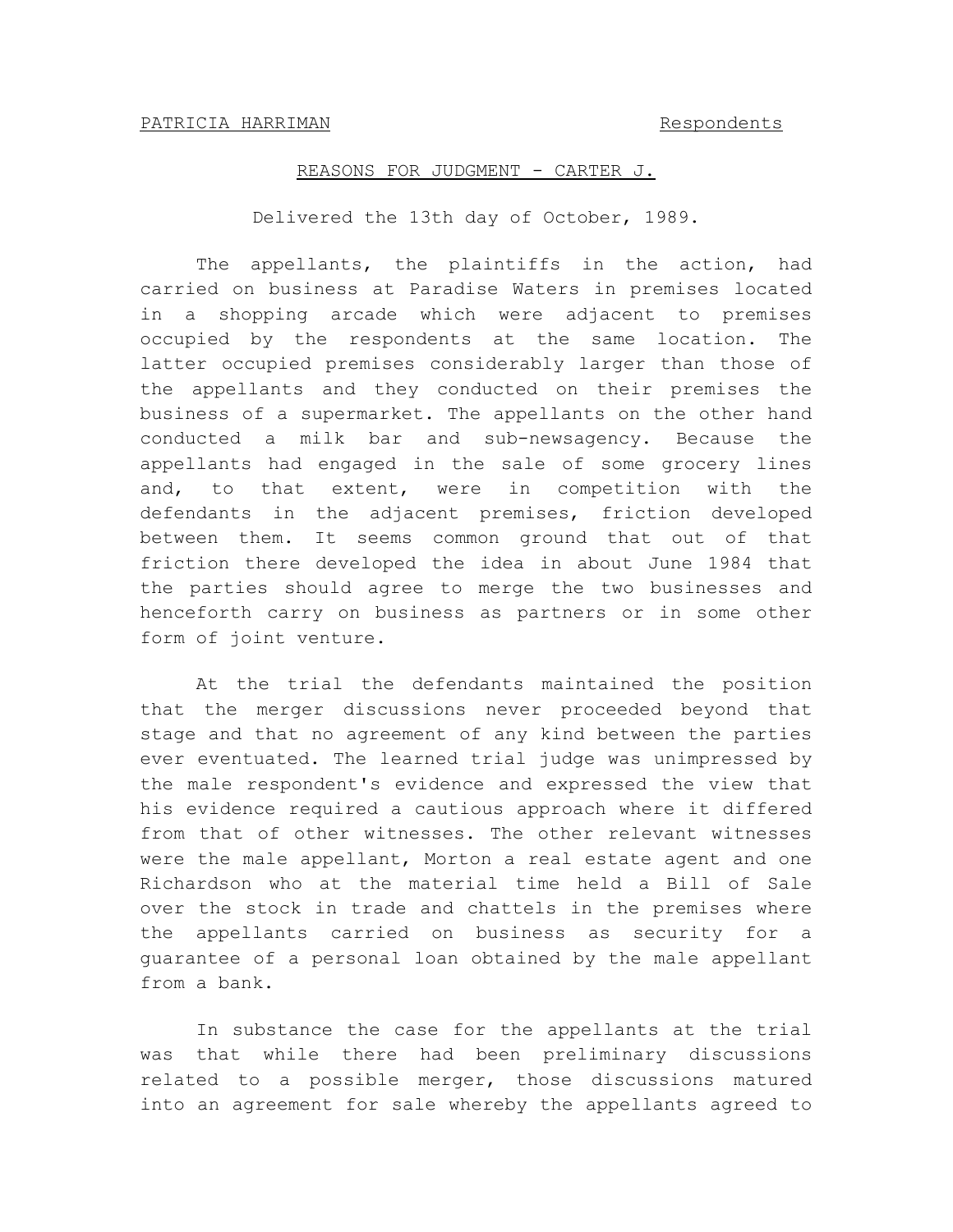sell to the respondents their business for \$40,000.00 plus stock at valuation. The learned trial judge regarded the male appellant as an honest witness but did not accept his evidence as to the formation of an enforceable agreement in the terms alleged by him nor was the learned trial judge persuaded at the trial on the whole of the evidence that it was more probable than not that the appellants and the respondents bound themselves to an agreement for the sale by the appellants of their business to the respondents. Judgment was therefore entered for the respondents against the appellants.

The appellants by their statement of claim claimed a variety relief including declarations and a judgment for the sum of \$40,000.00. I do not find it necessary to detail the somewhat complex terms of the declarations sought at the trial because at the hearing of the appeal counsel for the appellants submitted that the action was in substance an action for the moneys owing under the contract of sale. It is sufficient to say that in the statement of claim the appellants claimed, inter alia, a declaration that \$40,000.00 was payable to the appellants by two instalments each of which was said to be payable upon the happening of certain events.

The learned trial judge concluded that whilst he was satisfied that the original discussions went beyond the idea of merger - a matter denied by the male respondent he was also satisfied that these discussions culminated at the most in the possibility of a sale of their business by the appellants to the respondents but that an enforceable agreement for the sale was not concluded. Although he was satisfied that the price of \$40,000.00 was agreed between the parties as the price at which a sale might be effected, he was unable to find on the evidence whether the stock in trade was to be included in the sale price nor was he able to find any agreement by the parties as to how payment was to be made or the details of the security to be given. In short the learned trial judge concluded that the discussions between the parties never reached finality nor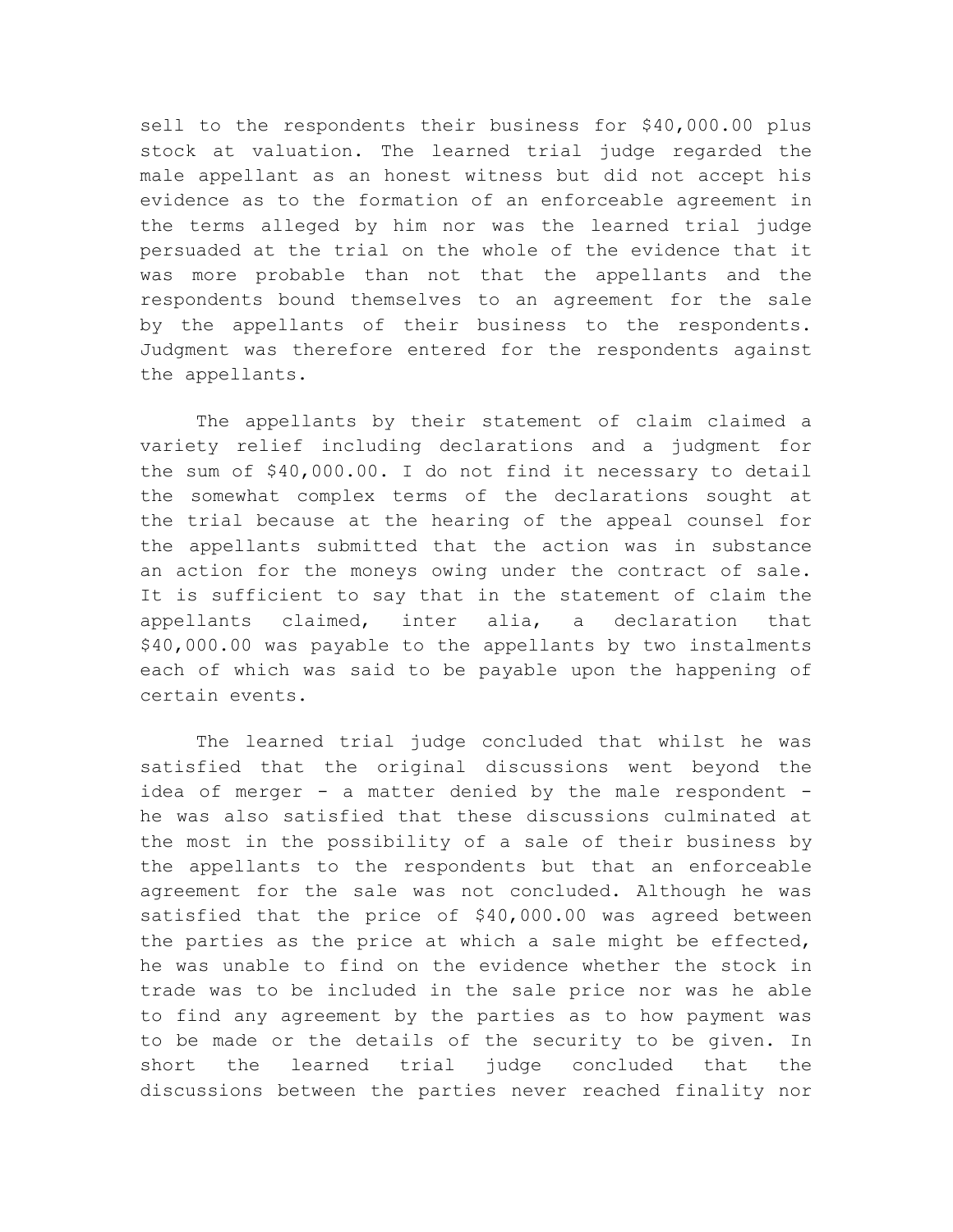matured into a concluded agreement although he was satisfied that a sale at \$40,000.00 was to be a component of the agreement if and when the parties reached a concluded agreement.

The primary submission of counsel for the appellant was that the learned trial judge erred in not finding as a fact that the parties had agreed to a sale of the business at \$40,000.00 plus stock at valuation in accordance with the evidence of the male appellant. It is implicit in the primary submission that the learned trial judge ought to have accepted the entirety of the evidence of the male plaintiff, or at the very least, the substance of it.

Concerning the inclusion or otherwise of the stock in the sale price the learned trial judge was faced with a conflict of evidence between the male appellant and the real estate agent Morton who in fact gave evidence for the appellants. Morton had said that an agreement had been reached for the sale of the business at \$40,000.00 but that there was to be included in that price not only the stock but also the sum of \$1,000.00 which Morton asserted was his commission. Indeed Morton had prepared a note headed "Proposed Sale of Shop 5 (K. Stanier) per C.R.E. (Central Real Estate)" which referred to an agreed price of \$39,000.00. Since there was no evidence that either of the parties had seen this note the learned trial judge found that whilst it was indicative of Morton's understanding of their bargain it was otherwise unhelpful.

The difficulty for the trial judge in making a finding as to what was agreed to be included in the sum of \$40, 000.00 is immediately obvious and this altogether and apart from his difficulty in concluding on the evidence what were the terms regarding mode of payment and the giving of security. This difficulty was heightened by the evidence that about a week after 22nd June, 1984, the date of the alleged oral agreement, both the male appellant and male respondent went to a solicitor named Anderson to give instructions for a written agreement. A draft agreement was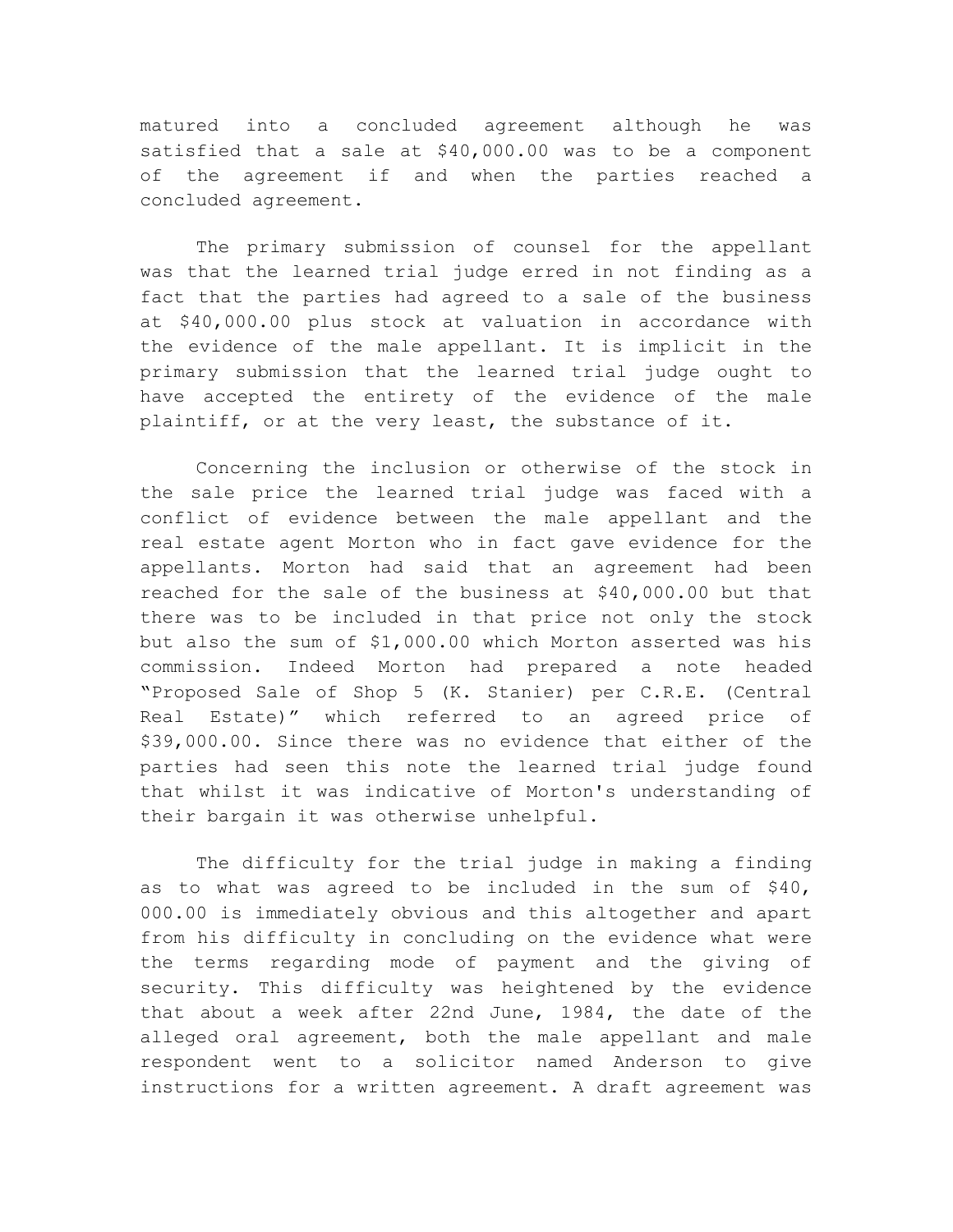prepared in terms which provided for a sale at \$40,000.00 plus stock at valuation with specific provision for payment by instalments. However this agreement was never executed. The respondents refused to sign it on the ground that it did not reflect their agreement. True it is that at the trial the learned trial judge rejected the male respondent's evidence as to the discussions between the parties on 22nd June. On the other hand the difficulty for the learned trial judge was enhanced by the fact that Anderson who was apparently available to give evidence was not called by either party.

The argument that the learned trial judge should have accepted the whole of the male appellant's evidence is based on at least two other matters of fact which emerged in the course of the evidence and which although not the subject of specific findings appear to have been common ground. I am prepared to assume that they were not in dispute.

After 22nd June the plaintiffs conducted a stock take of their business and this stock was actually moved into the respondents' premises along with items of plant and equipment, some if not all of which were the subject of lease arrangements with a finance company. Secondly at the male appellant's request the male respondent paid \$469.57 in respect of a bill for newspapers which was ultimately to be taken into account at settlement.

The fact also emerged that Richardson the holder of the Bill of Sale in respect of the stock became aware of the fact that the parties were dealing with each other in respect of the appellants' business and was concerned to ensure the integrity of his own security. He had discussions with both parties. Later the respondents paid out Richardson to secure the release of his security in respect of the stock.

The learned trial judge considered all of this as a part of the totality of the evidence. It is clear from his judgment that he was not persuaded that these items of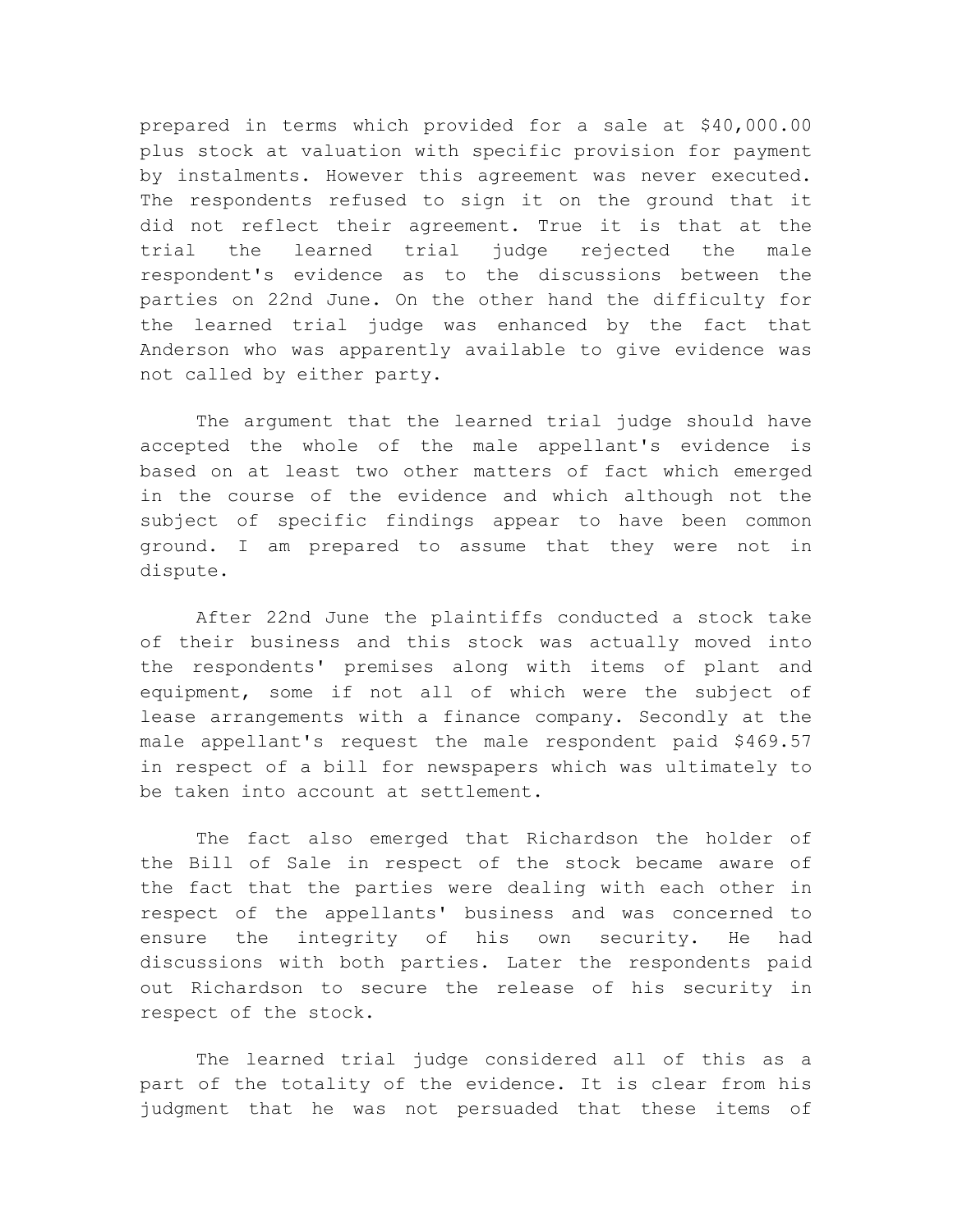evidence possessed the definitive quality for which counsel for the appellants contended and in my view he was entitled to so conclude. The fact that stock was being taken and that the male respondent accepted liability for the newspaper bill is equally consistent with the parties having concluded that it was expected that agreement would ultimately be reached in respect of all of their agreement. These matters would then be taken into account. At least however there then remained outstanding the terms of the payment of the purchase price which the agreement prepared by Anderson asserted was payable by instalments upon the sale by the respondents of other businesses then conducted by them. There was also outstanding the question of security.

However the learned trial judge was left with the fundamental difficulty of resolving the conflict of evidence in relation to a critical issue between Morton and the male appellant which he said he found impossible to resolve. Counsel submitted that the learned trial judge ought to have concluded that whatever had transpired between the parties in the presence of Morton on 22nd June the parties finally concluded their bargain in further discussions after Morton had left them. I am not persuaded that the evidence, in the state that it was, ought to have led the learned judge to the conclusion contended for by counsel. Again the learned trial judge was confronted by an inconsistency between the sworn evidence of the male appellant and the allegations in the statement of claim as to the alleged terms of payment. This sworn evidence was also inconsistent with the terms of the draft agreement prepared by Anderson.

I am unable to conclude that the learned trial judge erred in not finding that a completed and enforceable agreement was reached between the parties. Rather his finding that, at best, the possibility of a sale of the appellants' business was canvassed was perfectly consistent with the evidence which in his view he could safely act